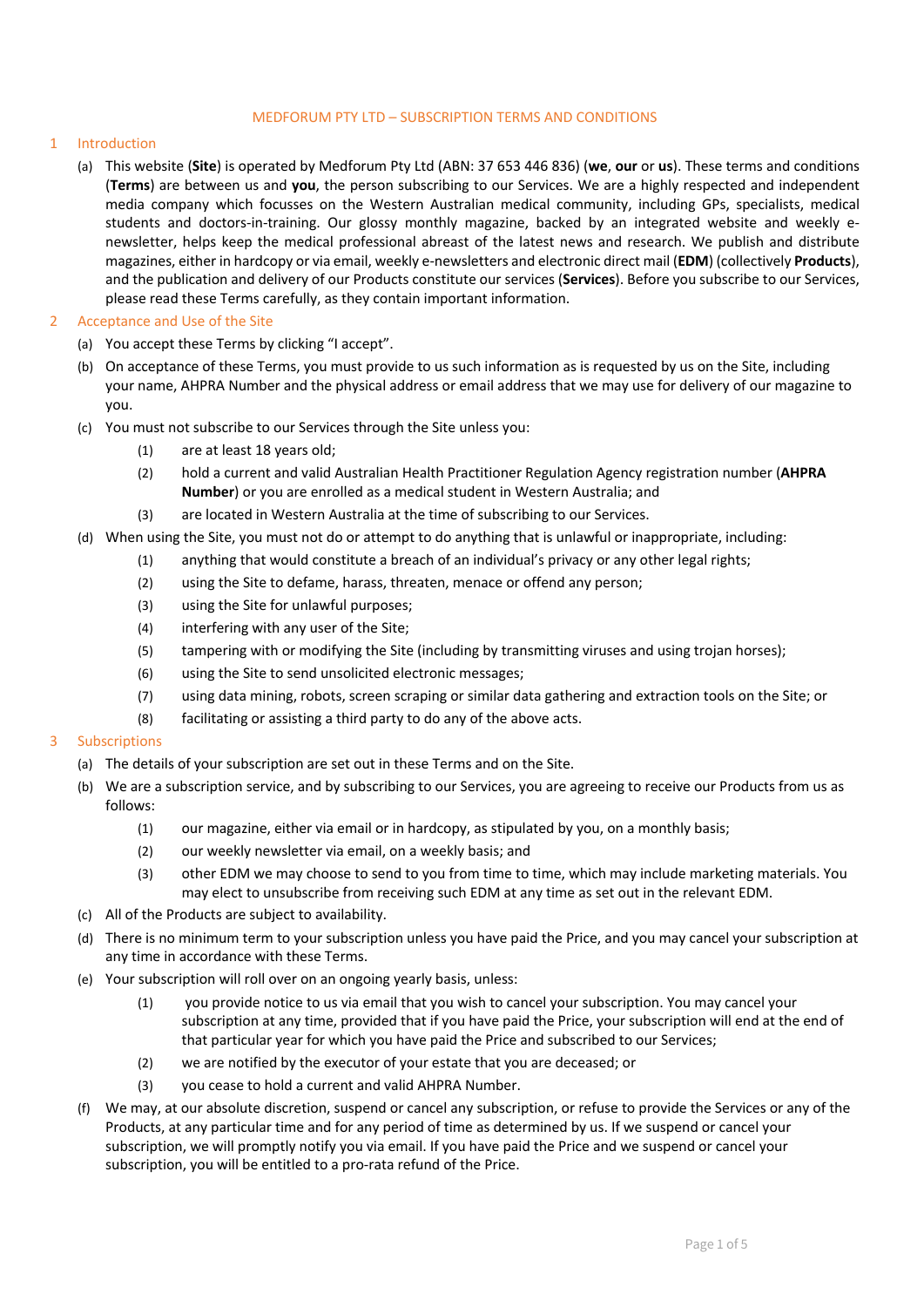### 4 Price and payments

- (a) In these Terms, the **Price** means the price paid by you in respect of the subscription as set out on our Site.
- (b) You will be charged the Price if you subscribe to our Services and you do not hold a valid and current AHPRA Number. Unless you cancel your subscription in accordance with these Terms, you will be charged the Price each year on the date on which you accepted these Terms.
- (c) We may need to change the Price from time to time. If we change the Price, we will provide you with 7 days' notice of the change. After 7 days, we will apply the new Price to your existing payment details for all future Services. If you do not agree with the new Price, you may cancel your subscription in accordance with these terms.
- (d) You must not pay, or attempt to pay, the Price by fraudulent or unlawful means. If you make a payment by debit card or credit card, you warrant that you are authorised to use the debit card or credit card to make the payment.
- (e) The payment methods we offer are set out on the Site. We may offer payment through a third-party provider. You acknowledge and agree that we have no control over the actions of the third-party provider, and your use of the thirdparty payment method may be subject to additional terms and conditions.
- (f) We do not store any credit card details, and all payment information is collected and stored through our third-party payment processor.
- (g) You acknowledge and agree that, subject to your rights under the ACL and save as otherwise set out in these Terms, we will not issue a refund to you of any amounts paid by you under any circumstances.

#### 5 Delivery

- (a) If possible, we will deliver the Products to the delivery address you provide to us when agreeing to these Terms. We deliver Western Australia wide (unless our delivery company does not deliver to your area).
- (b) The delivery day and delivery window will be determined by us at our sole discretion. We will not be liable for any delay or inability to deliver the Product.
- (c) If you need to change the delivery address, please notify us immediately in writing.
- (d) We deliver the Products using a range of delivery methods. You may need to sign for some deliveries. If neither you nor your authorised representative is at the delivery address to accept delivery, you agree that we may leave the Products at your premises.
- 6 Australian Consumer Law
	- (a) Certain legislation, including the Australian Consumer Law (**ACL**), and similar consumer protection laws and regulations, may confer you with rights, warranties, guarantees and remedies relating to the supply of the Services or Products by us to you which cannot be excluded, restricted or modified (**Consumer Law Rights**).
	- (b) If the ACL applies to you as a consumer, nothing in these Terms excludes your Consumer Law Rights as a consumer under the ACL. You agree that our liability for the Services or Products provided to an entity defined as a consumer under the ACL is governed solely by the ACL and these Terms.
	- (c) Subject to your Consumer Law Rights, we exclude all warranties, and all material, work and services (including the Services and Products) are provided to you without warranties of any kind, either express or implied, whether in statute, at law or on any other basis, except where expressly set out in these Terms.
	- (d) This clause will survive the termination or expiry of these Terms.

#### 7 Licence and Restrictions on Use

- (a) Subject to your compliance with these Terms, we grant you a non-exclusive, non-transferable, non-sublicensable (except as otherwise permitted under these Terms), personal and revocable licence to access and use the Products, for your use and enjoyment of the Products, as contemplated by these Terms (**Licence**).
- (b) You must not use the Products except as permitted by the Licence and you must not (and must not permit any other person to) use the Products or to use or access the Services in any way which is in breach of any applicable laws or which infringes any person's rights, including Intellectual Property Rights, including to:
	- (1) use the Services to transmit, publish or communicate material that is defamatory, offensive, abusive, indecent, menacing or unwanted;
	- (2) use the Services in any way that damages, interferes with or interrupts the supply of the Services;
	- (3) introduce malicious programs into our hardware and software or systems, including viruses, ransomware, malware, trojan horses and e-mail bombs;
	- (4) carry out security breaches or disruptions of a network, including accessing data where you are not the intended recipient or logging into a server or account that you are not expressly authorised to access or corrupting any data (including network sniffing/monitoring, pinged floods, packet spoofing, denial of service and forged routing information for malicious purposes);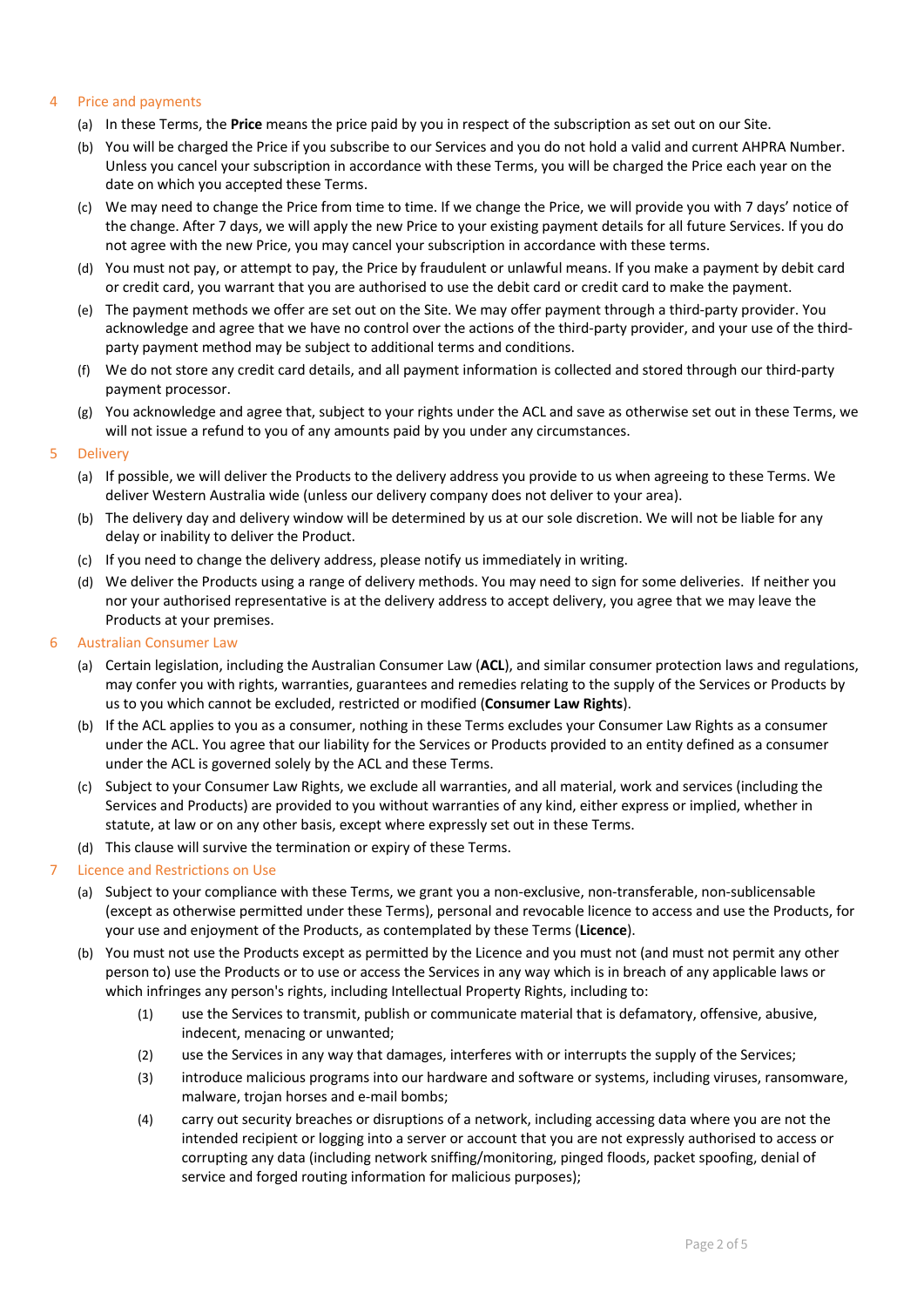- (5) use any program/script/command, or send messages of any kind, with the intent to interfere with, or disable, any person's use of the Services; or
- (6) if applicable, send any form of harassment via email, or any other form of messaging, whether through language, frequency, or size of messages, or use the Services in breach of any person's privacy (such as by way of identity theft or "phishing").

# 8 Limitations

- (a) You may have rights under the Australian Consumer Law (see above), and nothing in this Limitations clause attempts to modify or exclude those rights.
- (b) Despite anything to the contrary, to the maximum extent permitted by law:
	- (1) our maximum aggregate liability arising from or in connection with the Terms (including the Products and/or the subject matter of the Terms) will be limited to, and must not exceed, \$100.00; and
	- (2) we will not be liable to you for any loss of profit (including anticipated profit), loss of benefit (including anticipated benefit), loss of revenue, loss of business, loss of goodwill, loss of opportunity, loss of savings (including anticipated savings), loss of reputation, loss of use and/or loss or corruption of data, whether under statute, contract, equity, tort (including negligence), indemnity or otherwise.
- (c) Despite anything to the contrary, to the maximum extent permitted by law, we will not be liable for, and you waive and release us from and against any liability caused or contributed to by, arising from or connected with any event or circumstance which is beyond our reasonable control including but not limited to, acts of God including fire, hurricane, typhoon, earthquake, landslide, tsunami, mudslide or other catastrophic natural disaster, civil riot, civil rebellion, revolution, terrorism, insurrection, militarily usurped power, act of sabotage, act of a public enemy, war (whether declared or not) or other like hostilities, ionising radiation, contamination by radioactivity, nuclear, chemical or biological contamination, any widespread illness, quarantine or government sanctioned ordinance or shutdown, pandemic (including COVID-19 and any variations or mutations to this disease or illness) or epidemic.
- (d) Despite anything to the contrary, to the maximum extent permitted by law, we will have no liability, and you release and discharge us from all liability, arising from or in connection with any:
	- (1) loss of, or damage to, the Products, or any injury or loss to any person;
	- (2) failure or delay in providing the Products; or
	- (3) breach of the Terms or any law,
	- where caused or contributed to by any:
	- (4) event or circumstance beyond our reasonable control; or
	- (5) act or omission of you or your related parties.
- (e) You agree that any information contained on the Site and any materials provided with our Products (collectively **Materials**) are provided for general information purposes only and do not take into account your personal circumstances. The Materials are not intended to be advice and they are not intended to be a substitute for professional medical advice. Our Products are not intended to diagnose, treat, cure, or prevent any disease or condition and you are solely responsible for determining the suitability of our Products for your circumstances and your reliance on the Materials is at your own risk. If you have an existing health condition, we recommend you consult a medical professional before using or relying on our Products. Use of or reliance on our Products and/or the Materials does not establish a doctor-patient relationship.
- 9 Intellectual property
	- (a) All intellectual property (including copyright) developed, adapted, modified or created by us or our personnel (including in connection with the Terms, any content on the Site, and the products) (**Our Intellectual Property**) will at all times vest, or remain vested, in us.
	- (b) We authorise you to use Our Intellectual Property solely for your own personal, non-commercial use, and in the manner in which it was intended to be used.
	- (c) You must not use Our Intellectual Property for commercial purposes, including, for example, to advertise your own business, for re-sale, or for any other revenue generation activity.
	- (d) You must not, without our prior written consent:
		- (1) copy, in whole or in part, any of Our Intellectual Property;
		- (2) reproduce, retransmit, distribute, disseminate, sell, publish, broadcast or circulate any of Our Intellectual Property to any third party; or
		- (3) breach any intellectual property rights connected with the Site or the Products, including (without limitation) altering or modifying any of Our Intellectual Property; causing any of Our Intellectual Property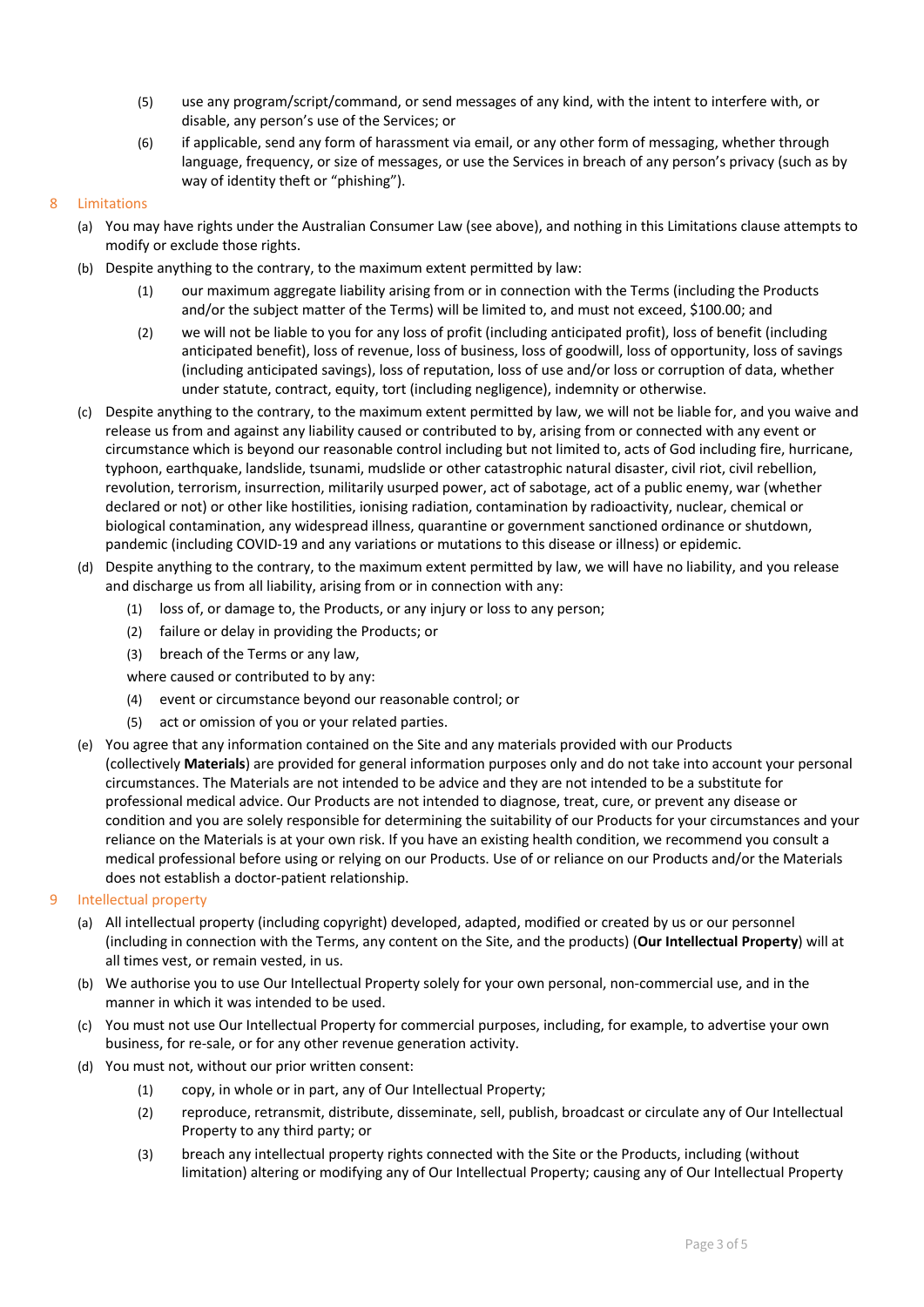to be framed or embedded in another website; or creating derivative works from any of Our Intellectual Property.

- (e) Nothing in the above clause restricts your ability to publish, post or repost Our Intellectual Property on your social media page or blog, provided that:
	- (1) you do not assert that you are the owner of Our Intellectual Property;
	- (2) unless explicitly agreed by us in writing, you do not assert that you are endorsed or approved by us;
	- (3) you do not damage or take advantage of our reputation, including in a manner that is illegal, unfair, misleading or deceptive; and
	- (4) you comply with all other terms of these Terms.

### 10 Analytics

- (a) Despite anything to the contrary, we may monitor, analyse and compile statistical and performance information based on and/or related to your use of the Services, in an aggregated and anonymised format (Analytics). You agree that we may make such Analytics publicly available, provided that it:
	- (1) does not contain identifying information; and
	- (2) is not compiled using a sample size small enough to make the underlying customer data identifiable.
- (b) We, and our licensors own all right, title and interest in and to the Analytics and all related software, technology, documentation and content used or provided in connection with the Analytics, including all Intellectual Property Rights in the foregoing.

# 11 Warranties

- (a) You warrant and agree that:
	- (1) there are no legal restrictions preventing you from entering into these Terms;
	- (2) you will cooperate with us and provide us with all assistance, resources, data, information, facilities, access and documentation that is reasonably necessary to enable us to perform the Services and as otherwise requested by us, from time to time, and in a timely manner;
	- (3) all information and documentation that you provide to us in connection with these Terms is true, correct and complete and that we will rely on such information and documentation in order to provide the Services;
	- (4) you have not relied on any representations or warranties made by us in relation to the Services (including as to whether the Services are or will be fit or suitable for your particular purposes), unless expressly stipulated in these Terms;
	- (5) you will inform us if you have reasonable concerns relating to our provision of the Services under these Terms, with the aim that the Parties will use all reasonable efforts to resolve your concerns;
	- (6) you are responsible for obtaining, and providing to us in a timely manner, any consents, licences, authorities and permissions from third parties necessary for the Services to be provided in accordance with these Terms, at your cost;
	- (7) the Services are provided to you solely for your benefit and you will not (or you will not attempt to) disclose, or provide access to, our Services to third parties without prior written consent.
	- (8) you will be responsible for the use of any part of the Services, and you must ensure that no person uses any part of the Services to break any law or infringe any person's rights (including Intellectual Property Rights) or in any way that damages, interferes with or interrupts the supply of the Services;
	- (9) you have reviewed these Terms, including our Privacy Policy, and you understand them and will use the Services in accordance with them; and
	- (10) you have the authority to act on behalf of any person or entity for whom you are using the Services and you are deemed to have agreed to these Terms on behalf of any entity for whom you use the Services.

# 12 Indemnities

- (a) Except to the extent that the liability arose from our negligent acts or omissions or any of our personnel, you indemnify us and our personnel against all liability that we or any of our personnel may sustain or incur as a result, whether directly or indirectly, of:
	- (1) your or your Personnel's breach of clauses 7, 9 and 11; and
	- (2) your or your Personnel's negligent, unlawful or wilful acts or omissions in connection with these Terms.